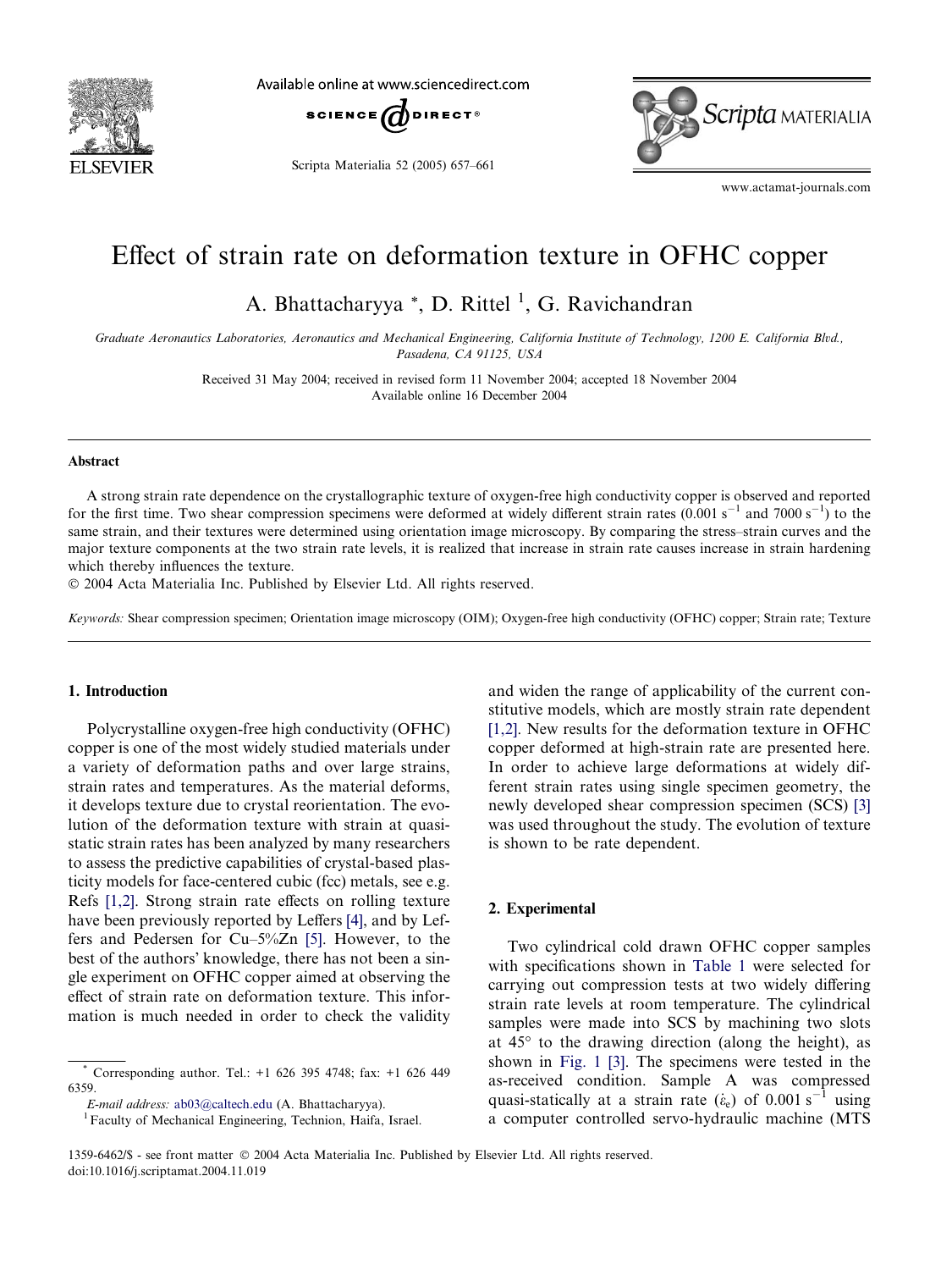<span id="page-1-0"></span>Table 1 SCS samples selected for the deformation experiment

| Sample | Strain<br>rate $(s^{-1})$ | Initial gage<br>width $(w)$<br>(mm) | Final gage<br>width $(w^*)$<br>(mm) | Height (h)<br>(mm) |
|--------|---------------------------|-------------------------------------|-------------------------------------|--------------------|
| A      | 0.001                     | 1.27                                | 0.64                                | 29.21              |
| B      | 7000                      | 2.54                                | 1.27                                | 27.94              |

Model no. 11019). The total equivalent plastic strain  $(\varepsilon_e)$  was 0.5. Sample B was compressed similarly at a strain rate  $(\dot{\epsilon}_e)$  of 7000 s<sup>-1</sup> using the split-Hopkinson pressure bar apparatus to the same equivalent strain of 0.5.

The constitutive relations for the SCS copper are given by (from Eqs. (2) and (3) in Rittel et al. [\[3\]](#page-4-0)),

$$
\varepsilon_{\rm e} = \frac{d}{h} : \quad \dot{\varepsilon}_{\rm e} = \frac{\dot{d}}{h} \tag{1}
$$

$$
\sigma_{\rm e} = 0.85(1 - 0.2\epsilon_{\rm e})\frac{P}{\varphi t} \tag{2}
$$

where  $d$  is the vertical displacement of the gage section,  $h$ where *a* is the vertical displacement of the gage section, *n* is the initial gage height (=  $\sqrt{2}$  w),  $\sigma_e$  is equivalent stress, P is the applied load,  $\varphi$  and t are the sample diameter and gage thickness shown in Fig. 1.

After deformation, a thin slice was sectioned midway along the compression direction by including the gage section (Fig. 1), using electro discharge machining (EDM). The sample sections were then mechanically ground and electropolished.

The crystallographic orientation measurements on the sample surfaces were carried out by using orientation imaging microscopy (OIM) [\[6,7\],](#page-4-0) which employs fully automated (computerized) identification of the back-scattered Kikuchi diffraction patterns and an automated computation of the crystal lattice orientation. The OIM technique has a typical spatial resolution of about 1  $\mu$ m. The OIM scans in this study covered a maximum area of approximately  $1 \text{ mm} \times 1 \text{ mm}$  at a time. Scans were recorded at different regions, (Fig. 1(a)– (c)), along the compression direction, for both the samples A and B.

### 3. Results

After compressing the SCS samples at two different strain rates to the same nominal strain, it was observed by measuring the dimensions that the cylindrical sections containing regions a and c remained undeformed, whereas the gage section containing region b appeared to be sheared. This is in agreement with the report of Rittel et al. [\[3\]](#page-4-0) of the deformation pattern of the SCS specimen. Consequently, the deformation of the SCS specimen was solely confined to the gage section. The microstructure of the undeformed region for sample A is shown in [Fig. 2\(](#page-2-0)a), which reveals wavy slip lines due to prior deformation by cold drawing. This microstructure is typical of regions a and c, for both the samples A and B.

The orientation of the grains in the undeformed section is shown by the  $(111)$  pole figure [\(Fig. 2](#page-2-0)(b)). The majority of the grains are oriented with their  $\leq 111$ axis parallel to the sample  $z_0$  direction (i.e. the drawing direction), with a smaller number of grains having their  $\langle 100 \rangle$  axis parallel to the sample  $z_0$  direction. This texture matches with the well-known texture observed for wire drawn copper samples [\[8\]](#page-4-0). The texture was found



Fig. 1. Schematic showing the deformed SCS specimen. The diameter  $(\phi)$ , thickness (t) and the clearance (o) were the same for both the samples studied in this case. OIM scans were carried out in the undeformed regions (a and c) and in the mid-section of the deformed region (b) for the samples A (quasi-static) and B (high strain rate).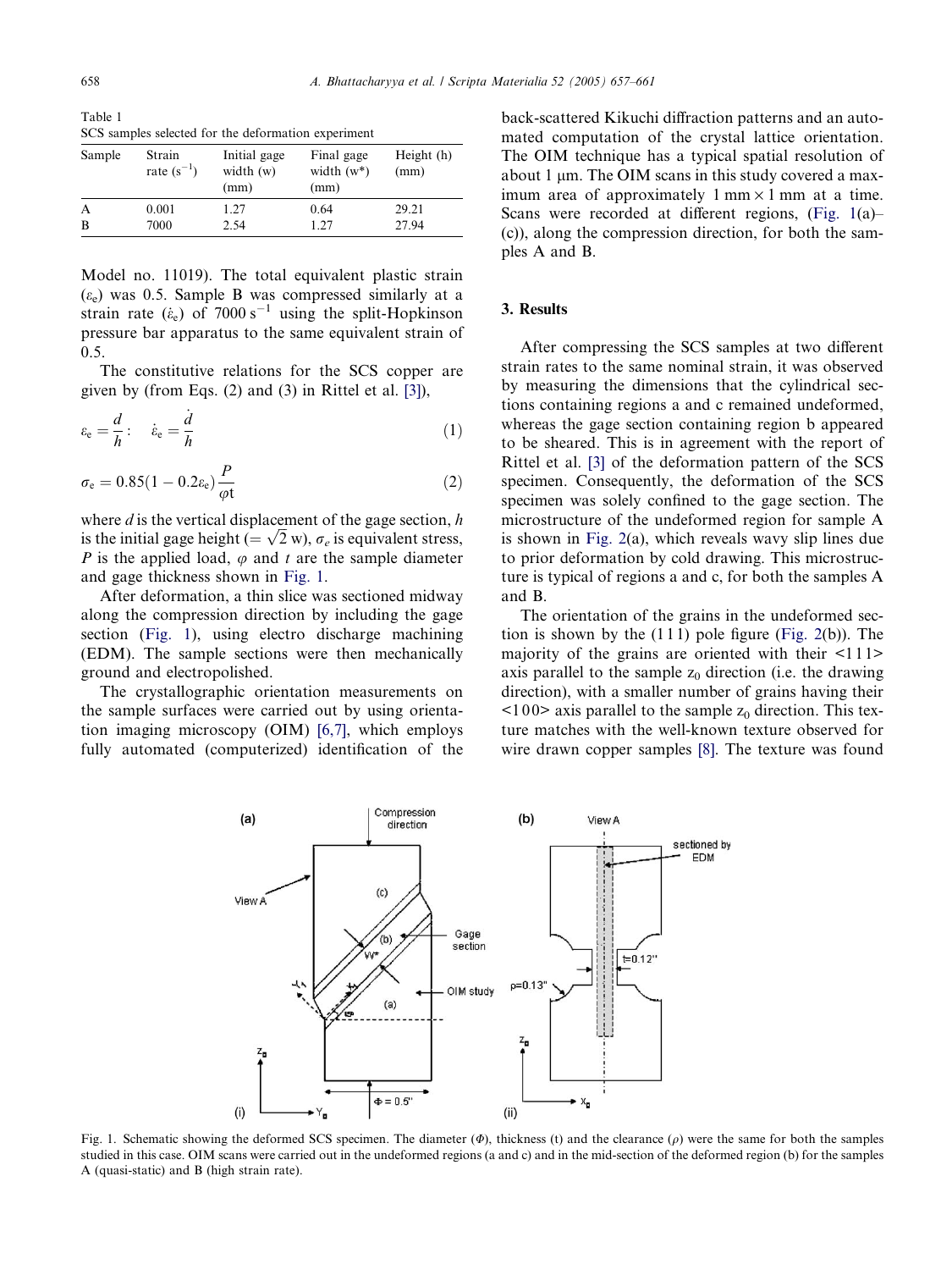<span id="page-2-0"></span>

Fig. 2. (a) Microstructure of the undeformed region for sample A. (b) The texture in the undeformed region showing a combination of strong <111> fiber texture and weak  $\leq 100$  fiber texture.

to be uniformly the same in regions a and c for both the samples A and B after deformation.

#### 3.1. Quasi-static deformation

The stress–strain curve for sample A deformed quasistatically at a strain rate of 0.001 s<sup>-1</sup> is shown in Fig. 3(a). The microstructure of the mid-region of the sheared region in sample A (i.e. region b) is shown in Fig. 3(b). Due to shear, the elongated grains appear to move away from the sample  $z_0$  direction. The (111) pole figure from the same region is shown in Fig. 3(c). The pole figure is symmetrical about the y-axis which is commensurate with the sample symmetry. For better understanding, the axes are rotated to represent the pole figure in the ''gage section (shear) co-ordinate system  $(x_1 - y_1)$ ", as shown in [Fig. 1](#page-1-0). This pole figure (Fig.  $3(d)$ ) is similar to the known  $(111)$  pole figure obtained from torsion experiments. (Torsion experiments introduce simple shear as is the case in the present experiments which introduce shear dominant deformation in the gage section [\[9\]](#page-4-0).)

# 3.2. Dynamic deformation

The stress–strain curve for sample B deformed dynamically at a strain rate of 7000/s is shown in [Fig. 4\(](#page-3-0)a). The microstructure of the mid-region of the



Fig. 3. (a) Equivalent stress–strain curve for sample A deformed at a strain rate of  $10^{-3}$  s<sup>-1</sup>, plotted from the experimental load displacement curve (P–d) using Eqs. [\(1\) and \(2\)](#page-1-0). (b) Microstructure of the mid-region of the sheared region for the quasi-statically deformed sample A. (c) The texture in the mid-section of the deformed region for sample A. (d) The rotated texture in the gage section (shear) coordinate system (shown in [Fig. 1](#page-1-0)) for sample A.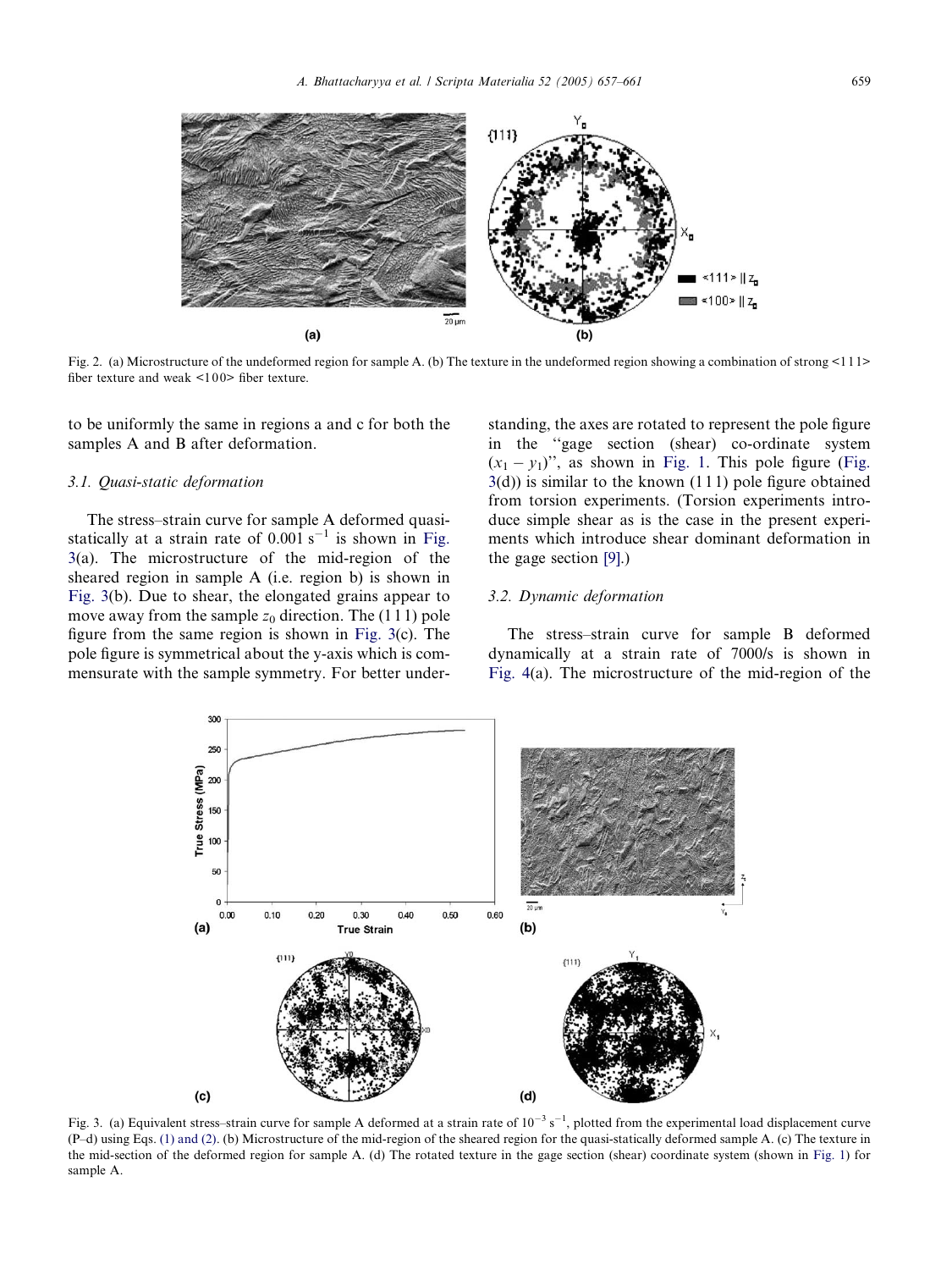<span id="page-3-0"></span>

Fig. 4. (a) Equivalent stress–strain curve for sample B deformed at a strain rate of  $7000 \text{ s}^{-1}$  (the initial jump in stress is due to the non-equilibrium of the stress state along the length of the SCS observed generally during high strain rate testing with a split-Hopkinson bar). (b) Microstructure of the mid-region of the sheared region for the dynamically deformed sample B. (c) The texture in the mid-section of the deformed region for sample B. (d) The rotated texture in the gage section (shear) coordinate system for sample B.

sheared region in the dynamically deformed sample B (i.e. region b) is shown in Fig. 4(b). The corresponding pole figure from the mid-section of the sheared region is shown in Fig.  $4(c)$  and  $(d)$ .

Here, a major observation is that the two OFHC copper samples show different textures [\(Figs. 3 and 4](#page-2-0)) after deformation at different strain rate levels to the same equivalent strain.

This difference is not due to any recrystallization effects as recrystallization is only observed at very high strain rates of the order of  $20,000 s^{-1}$  [\[3\]](#page-4-0). Moreover, the deformed microstructure (Fig. 4(a)) showed no evidence of recrystallized grains.

It is known from the torsion experiments that the grains rotate so that their  $\leq 110$  axis is along the shear direction [\[9\].](#page-4-0) Here, since the gage section experiences shear dominated deformation, a comparative study is conducted between the above two deformation textures ([Figs. 3 and 4](#page-2-0)) to find the fraction of the grains that rotate accordingly. From the OIM maps generated during the scans for regions a, b and c, a fraction of the grains were found which had their  $\leq 110$  axes lying within  $15^{\circ}$  (selected arbitrarily) to the shear direction,  $x_1$ . Such fractions were obtained from all the three regions for both samples and converted into a histogram plot shown in Fig. 5. In order to visualize the effect of deformation on grain rotation, it may be assumed that the histogram plot for the undeformed region (regions a and c) is the same as that for the deformed region (re-



Fig. 5. Comparison chart showing the fraction of the grains with various major texture components found in the quasi-statically deformed sample A and dynamically deformed sample B: (1) the fraction of the grains having an orientation with their  $\leq 100$  axis lying within  $15^{\circ}$  to the sample z axis; (2) the fraction of the grains having an orientation with their  $\leq$ 1 1  $\geq$  axis lying within 15 $\degree$  to the sample z axis; and (3) the fraction of the grains having an orientation with their  $\leq$ 110> axis lying within 15° to  $x_1$  axis (rotated frame), i.e. shear direction.

gion b) before the deformation, for both the samples. As expected, after deformation there is an increase in the fraction of the grains which have their  $\leq 110$  axis towards the shear direction, for both the samples A and B. However, the increase is larger for the low strain rate deformed sample A as compared to the high strain rate deformed sample B. Additionally, the effect of other components (i.e.  $\leq$ 111> and  $\leq$ 100> fiber textures) on